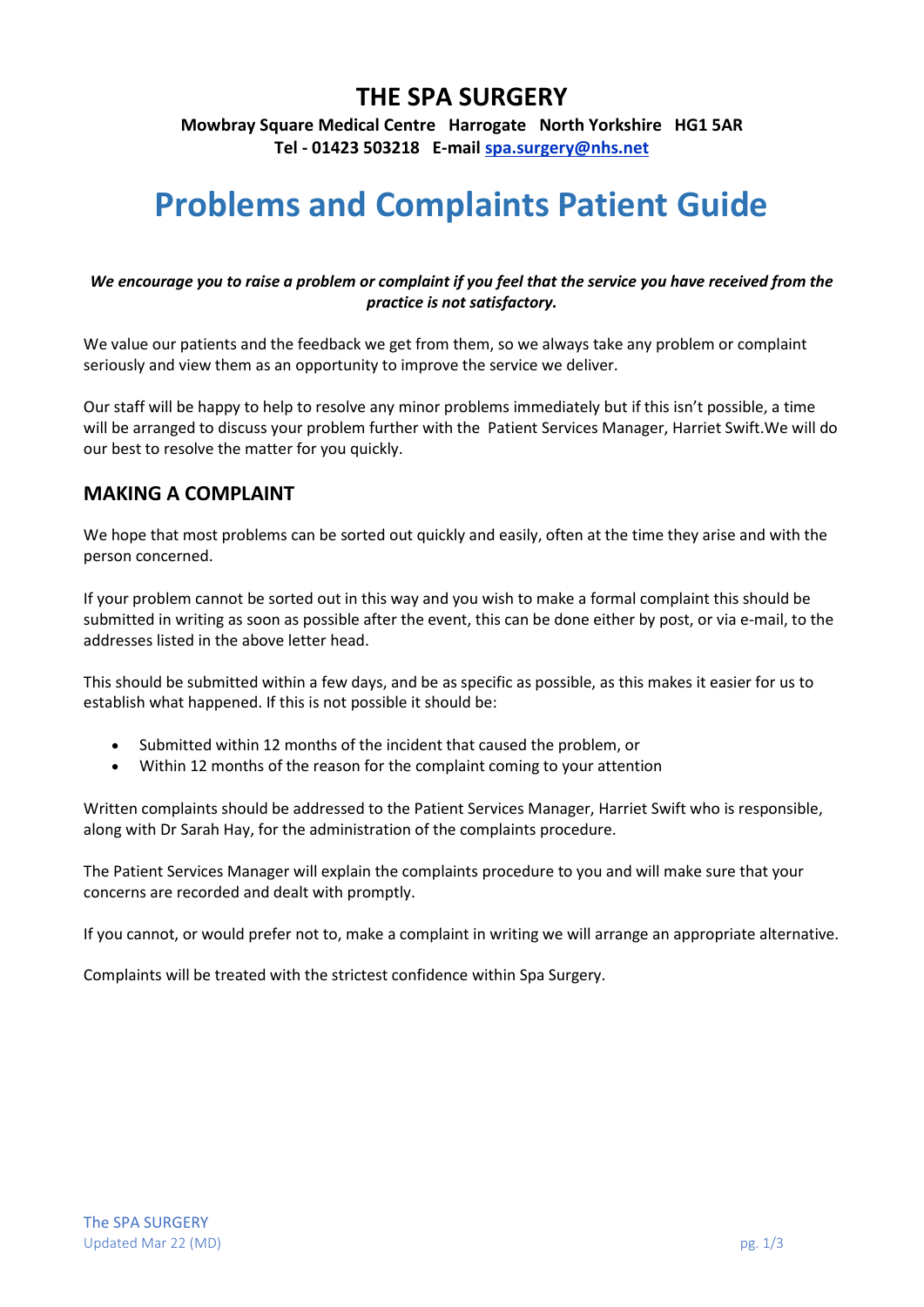## **COMPLAINING ON BEHALF OF SOMEONE ELSE**

Please note that we keep strictly to the rules of medical confidentiality.

If you are complaining on behalf of someone else, we have to know that you have their permission to do so. Written permission from the person concerned is needed. We are also unable to discuss any complaint involving someone else without their express permission.

If they are incapable (because of illness or accident) of providing this, it may be possible to still deal with the complaint, to facilitate this please provide the precise details of the circumstances in your letter of complaint.

## **WHAT WE SHALL DO**

Your complaint will be acknowledged in three working days, though we aim to reply as soon as possible. The investigation into the event should be completed within twenty working days, if for any reason this is not possible you will be contacted to request an extension.

When we investigate your complaint, we aim to:

- Find out what happened and why it happened
- See if there is anything we can learn from what has happened
- Make it possible for you to discuss the problem with those concerned, if you would like this.

If, through the course of the investigation, a requirement to discuss the complaint with other health care professionals involved in your care emerges, we will ask you for your consent to do this.

Once the investigation has been completed you will receive a final response, which will include:

- Details of the result of your complaint
- Advice on the next step in the process if you are not happy with the outcome
- An apology as appropriate.